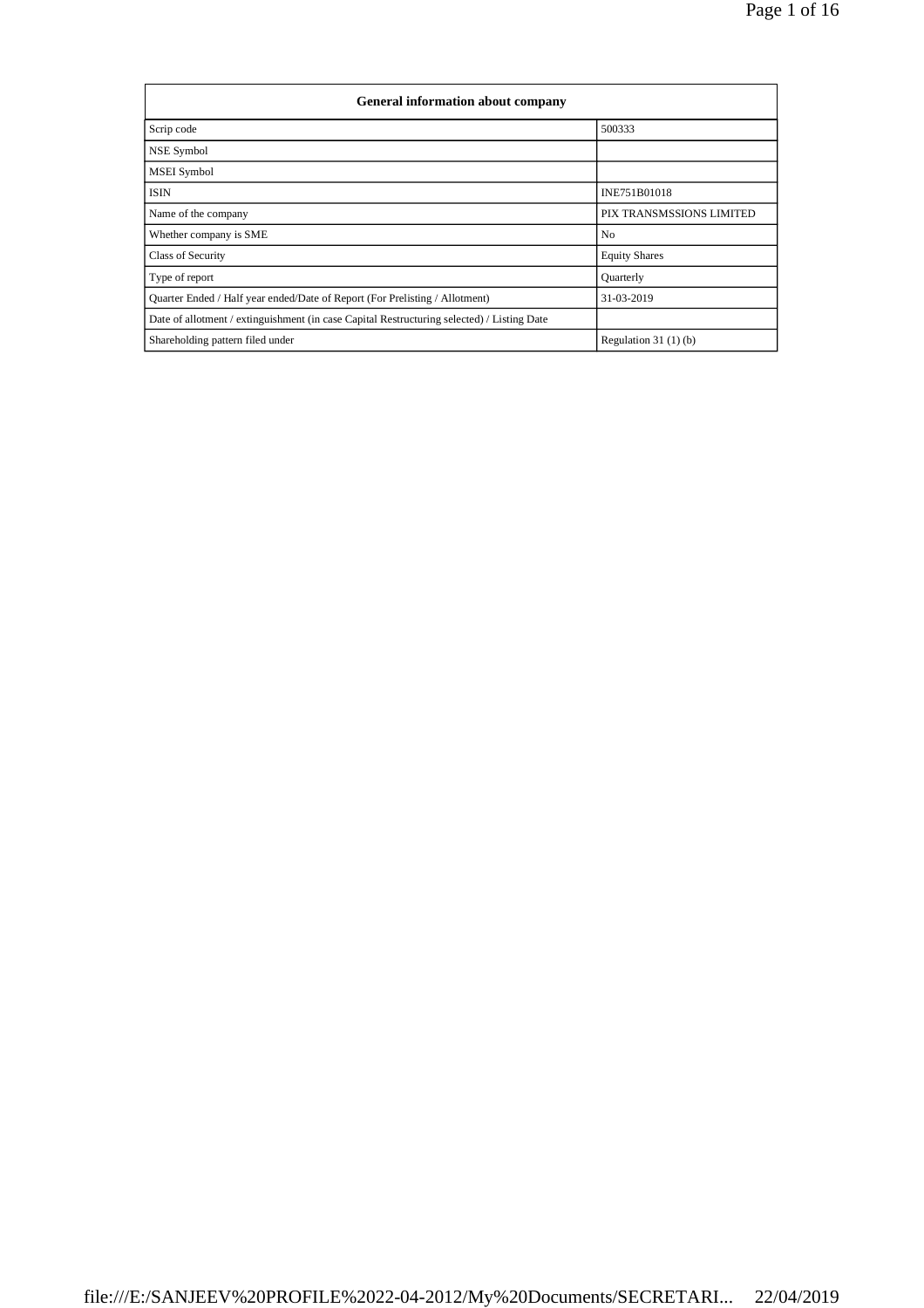|                | <b>Declaration</b>                                                                        |                |                                |                       |                            |  |  |  |  |  |  |  |
|----------------|-------------------------------------------------------------------------------------------|----------------|--------------------------------|-----------------------|----------------------------|--|--|--|--|--|--|--|
| Sr.<br>No.     | Particular                                                                                | Yes/No         | Promoter and<br>Promoter Group | Public<br>shareholder | Non Promoter-Non<br>Public |  |  |  |  |  |  |  |
|                | Whether the Listed Entity has issued any partly paid up<br>shares?                        | N <sub>0</sub> | N <sub>0</sub>                 | N <sub>0</sub>        | N <sub>0</sub>             |  |  |  |  |  |  |  |
| $\overline{2}$ | Whether the Listed Entity has issued any Convertible<br>Securities?                       | N <sub>0</sub> | N <sub>0</sub>                 | N <sub>0</sub>        | N <sub>0</sub>             |  |  |  |  |  |  |  |
| 3              | Whether the Listed Entity has issued any Warrants?                                        | N <sub>0</sub> | N <sub>0</sub>                 | N <sub>0</sub>        | N <sub>0</sub>             |  |  |  |  |  |  |  |
| $\overline{4}$ | Whether the Listed Entity has any shares against which<br>depository receipts are issued? | No.            | N <sub>0</sub>                 | N <sub>0</sub>        | N <sub>0</sub>             |  |  |  |  |  |  |  |
| 5              | Whether the Listed Entity has any shares in locked-in?                                    | N <sub>0</sub> | N <sub>0</sub>                 | No                    | N <sub>o</sub>             |  |  |  |  |  |  |  |
| 6              | Whether any shares held by promoters are pledge or<br>otherwise encumbered?               | N <sub>0</sub> | N <sub>0</sub>                 |                       |                            |  |  |  |  |  |  |  |
| $\overline{7}$ | Whether company has equity shares with differential<br>voting rights?                     | No.            | N <sub>0</sub>                 | No                    | N <sub>0</sub>             |  |  |  |  |  |  |  |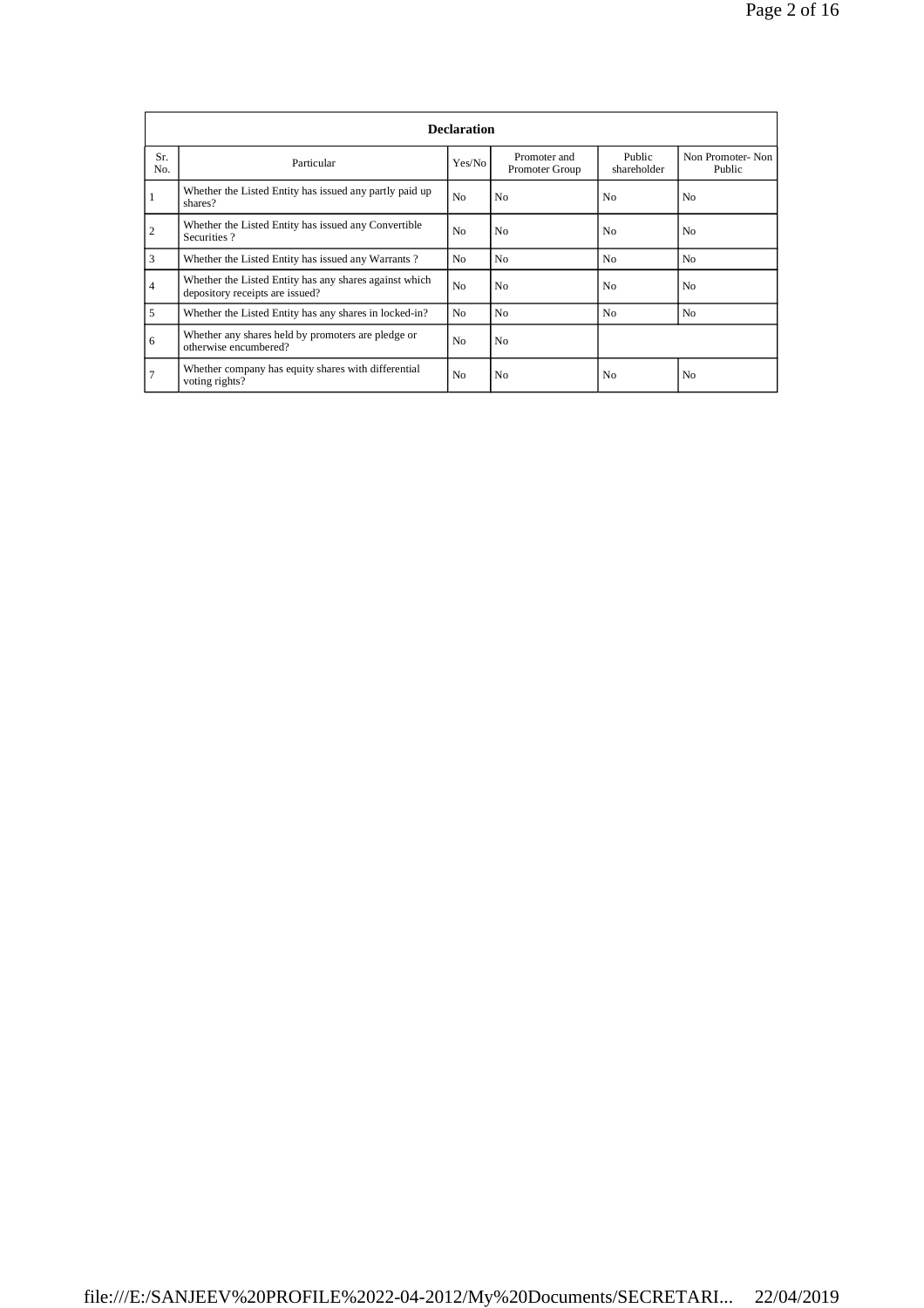|                          |                                                |                                                                                                                    |                               |                           |                          |                      | <b>Table I - Summary Statement holding of specified securities</b> |                                                                  |  |            |       |
|--------------------------|------------------------------------------------|--------------------------------------------------------------------------------------------------------------------|-------------------------------|---------------------------|--------------------------|----------------------|--------------------------------------------------------------------|------------------------------------------------------------------|--|------------|-------|
|                          |                                                |                                                                                                                    | No. of                        | No. Of<br>Partly<br>paid- | No. Of<br>shares         | Total nos.           | Shareholding<br>as a % of total<br>no. of shares                   | Number of Voting Rights held in each<br>class of securities (IX) |  |            |       |
| Category<br>$($ $\Gamma$ | Category of<br>shareholder                     | Nos. Of<br>shareholders                                                                                            | fully paid<br>up equity       | up<br>equity              | underlying<br>Depository | shares<br>held (VII) | (calculated as<br>per SCRR,                                        | No of Voting (XIV) Rights                                        |  | Total as a |       |
|                          | (II)                                           | (III)<br>shares<br>$=$ (IV)+<br>Receipts<br>shares<br>held $(IV)$<br>$(V) + (VI)$<br>a % of<br>held<br>(VI)<br>(V) | 1957) (VIII) As<br>$(A+B+C2)$ | Class eg:<br>X            | Class<br>eg:y            | Total                | $%$ of<br>$(A+B+C)$                                                |                                                                  |  |            |       |
| (A)                      | Promoter &<br>Promoter<br>Group                | 10                                                                                                                 | 8328080                       |                           |                          | 8328080              | 61.12                                                              | 8328080                                                          |  | 8328080    | 61.12 |
| (B)                      | Public                                         | 13750                                                                                                              | 5297120                       |                           |                          | 5297120              | 38.88                                                              | 5297120                                                          |  | 5297120    | 38.88 |
| (C)                      | Non<br>Promoter-<br>Non Public                 |                                                                                                                    |                               |                           |                          |                      |                                                                    |                                                                  |  |            |       |
| (C1)                     | <b>Shares</b><br>underlying<br>DR <sub>S</sub> |                                                                                                                    |                               |                           |                          |                      |                                                                    |                                                                  |  |            |       |
| (C2)                     | Shares held<br>by<br>Employee<br><b>Trusts</b> |                                                                                                                    |                               |                           |                          |                      |                                                                    |                                                                  |  |            |       |
|                          | Total                                          | 13760                                                                                                              | 13625200                      |                           |                          | 13625200             | 100                                                                | 13625200                                                         |  | 13625200   | 100   |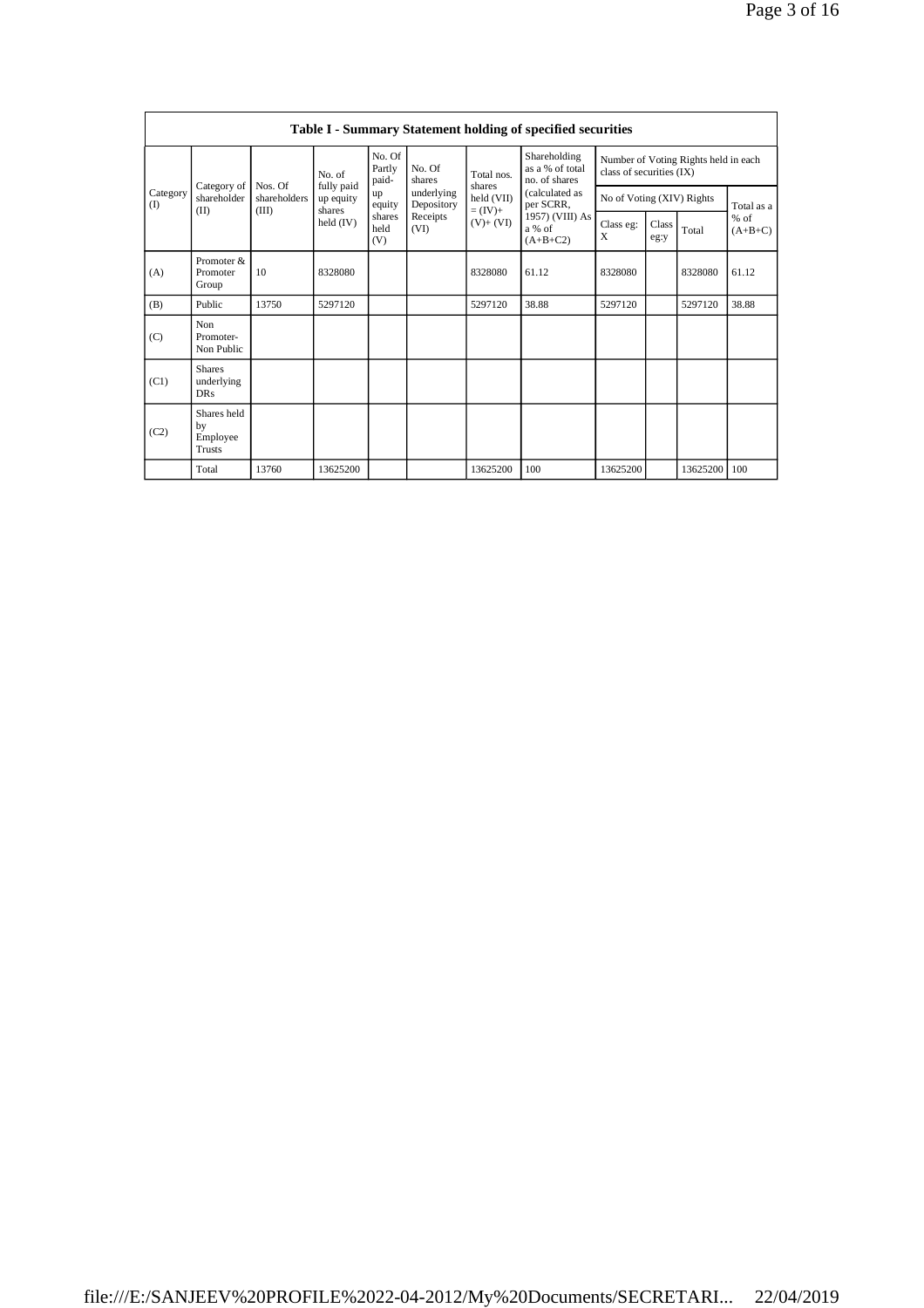|                 | Table I - Summary Statement holding of specified securities |                                                      |                                                                             |                                                                                                               |                                                                                                            |                                          |                                                      |                                                                               |                                                |                                       |  |  |  |
|-----------------|-------------------------------------------------------------|------------------------------------------------------|-----------------------------------------------------------------------------|---------------------------------------------------------------------------------------------------------------|------------------------------------------------------------------------------------------------------------|------------------------------------------|------------------------------------------------------|-------------------------------------------------------------------------------|------------------------------------------------|---------------------------------------|--|--|--|
| Category<br>(1) | Category of<br>shareholder<br>(II)                          | No. Of<br><b>Shares</b><br>Underlying<br>Outstanding | No. of<br><b>Shares</b><br>Underlying<br>Outstanding<br>Warrants<br>$(X_i)$ | No. Of Shares<br>Underlying<br>Outstanding<br>convertible<br>securities and<br>No. Of<br>Warrants (Xi)<br>(a) | Shareholding, as<br>a % assuming full<br>conversion of<br>convertible<br>securities (as a<br>percentage of | Number of<br>Locked in<br>shares $(XII)$ |                                                      | Number of<br><b>Shares</b><br>pledged or<br>otherwise<br>encumbered<br>(XIII) |                                                | Number of<br>equity shares<br>held in |  |  |  |
|                 |                                                             | convertible<br>securities $(X)$                      |                                                                             |                                                                                                               | diluted share<br>capital) $(XI)=$<br>$(VII)+(X)$ As a %<br>of $(A+B+C2)$                                   | No.<br>(a)                               | As $a\%$<br>of total<br><b>Shares</b><br>held<br>(b) | No.<br>(a)                                                                    | As a %<br>of total<br><b>Shares</b><br>held(b) | dematerialized<br>form (XIV)          |  |  |  |
| (A)             | Promoter &<br>Promoter<br>Group                             |                                                      |                                                                             |                                                                                                               | 61.12                                                                                                      |                                          |                                                      |                                                                               |                                                | 8328080                               |  |  |  |
| (B)             | Public                                                      |                                                      |                                                                             |                                                                                                               | 38.88                                                                                                      |                                          |                                                      |                                                                               |                                                | 4615385                               |  |  |  |
| (C)             | Non<br>Promoter-<br>Non Public                              |                                                      |                                                                             |                                                                                                               |                                                                                                            |                                          |                                                      |                                                                               |                                                |                                       |  |  |  |
| (C1)            | <b>Shares</b><br>underlying<br><b>DRs</b>                   |                                                      |                                                                             |                                                                                                               |                                                                                                            |                                          |                                                      |                                                                               |                                                |                                       |  |  |  |
| (C2)            | Shares held<br>by<br>Employee<br><b>Trusts</b>              |                                                      |                                                                             |                                                                                                               |                                                                                                            |                                          |                                                      |                                                                               |                                                |                                       |  |  |  |
|                 | Total                                                       |                                                      |                                                                             |                                                                                                               | 100                                                                                                        |                                          |                                                      |                                                                               |                                                | 12943465                              |  |  |  |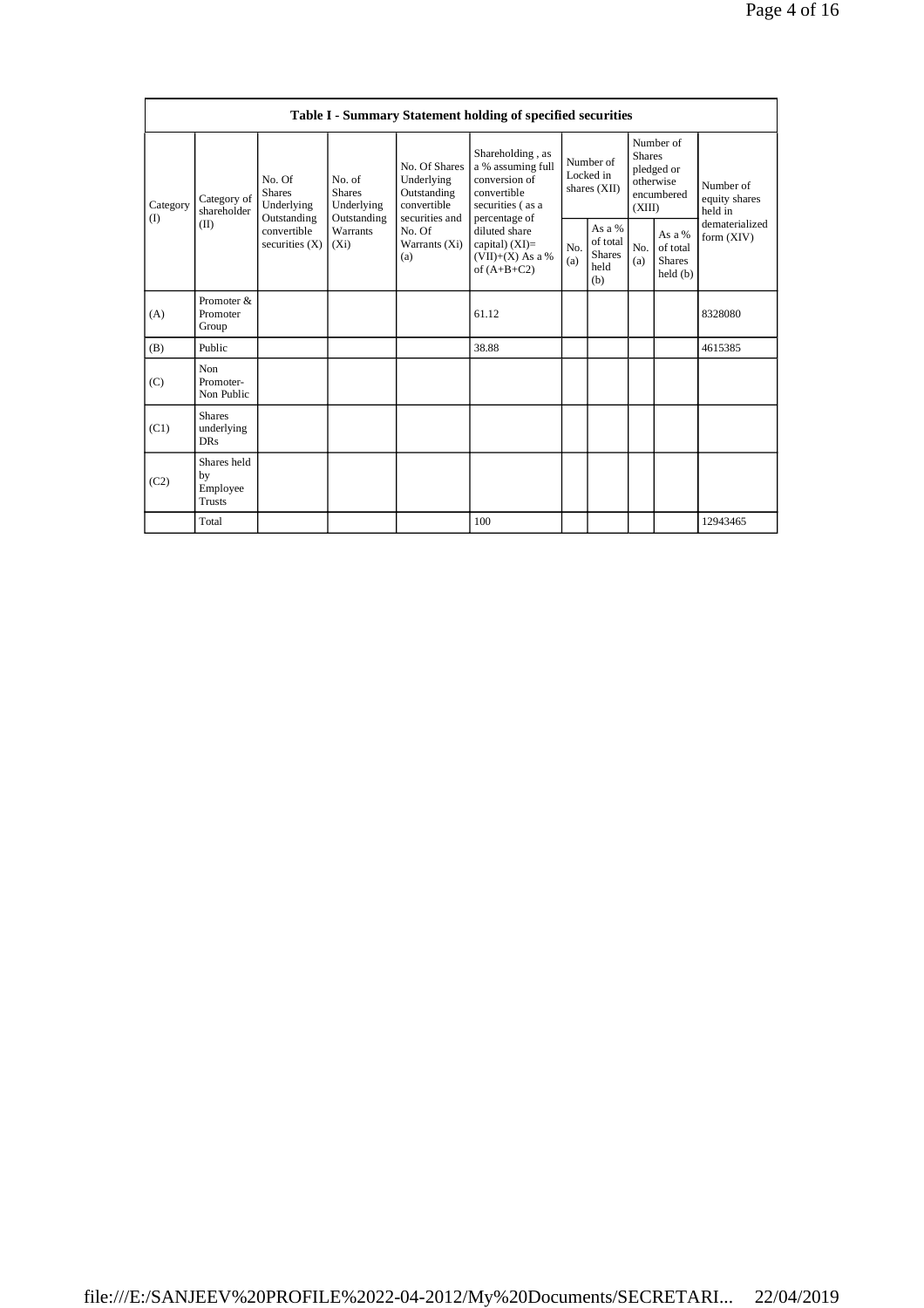|                                                                                                | Table II - Statement showing shareholding pattern of the Promoter and Promoter Group                                |                                  |                                   |                       |                          |                                    |                                                     |                               |               |                                 |                                 |  |  |
|------------------------------------------------------------------------------------------------|---------------------------------------------------------------------------------------------------------------------|----------------------------------|-----------------------------------|-----------------------|--------------------------|------------------------------------|-----------------------------------------------------|-------------------------------|---------------|---------------------------------|---------------------------------|--|--|
|                                                                                                |                                                                                                                     |                                  | No. of                            | No.<br>Of<br>Partly   | No. Of<br>shares         | Total nos.                         | Shareholding<br>as a % of<br>total no. of<br>shares | each class of securities (IX) |               | Number of Voting Rights held in |                                 |  |  |
| Sr.                                                                                            | Category & Name<br>of the<br>Shareholders (I)                                                                       | Nos. Of<br>shareholders<br>(III) | fully paid<br>up equity<br>shares | paid-<br>up<br>equity | underlying<br>Depository | shares<br>held (VII)<br>$= (IV) +$ | (calculated<br>as per                               | No of Voting (XIV) Rights     |               |                                 | Total<br>as a %                 |  |  |
|                                                                                                |                                                                                                                     |                                  | held (IV)                         | shares<br>held<br>(V) | Receipts<br>(VI)         | $(V)+(VI)$                         | SCRR, 1957)<br>(VIII) As a<br>% of<br>$(A+B+C2)$    | Class eg:<br>Χ                | Class<br>eg:y | Total                           | of<br>Total<br>Voting<br>rights |  |  |
| А                                                                                              | Table II - Statement showing shareholding pattern of the Promoter and Promoter Group                                |                                  |                                   |                       |                          |                                    |                                                     |                               |               |                                 |                                 |  |  |
| (1)                                                                                            | Indian                                                                                                              |                                  |                                   |                       |                          |                                    |                                                     |                               |               |                                 |                                 |  |  |
| (a)                                                                                            | Individuals/Hindu<br>undivided Family                                                                               | 10                               | 8328080                           |                       |                          | 8328080                            | 61.12                                               | 8328080                       |               | 8328080                         | 61.12                           |  |  |
| Sub-Total<br>(A)(1)                                                                            |                                                                                                                     | 10                               | 8328080                           |                       |                          | 8328080                            | 61.12                                               | 8328080                       |               | 8328080                         | 61.12                           |  |  |
| (2)                                                                                            | Foreign                                                                                                             |                                  |                                   |                       |                          |                                    |                                                     |                               |               |                                 |                                 |  |  |
| Total<br>Shareholding<br>of Promoter<br>and<br>Promoter<br>Group $(A)=$<br>$(A)(1)+(A)$<br>(2) |                                                                                                                     | 10                               | 8328080                           |                       |                          | 8328080                            | 61.12                                               | 8328080                       |               | 8328080                         | 61.12                           |  |  |
| В                                                                                              | Table III - Statement showing shareholding pattern of the Public shareholder                                        |                                  |                                   |                       |                          |                                    |                                                     |                               |               |                                 |                                 |  |  |
| (1)                                                                                            | Institutions                                                                                                        |                                  |                                   |                       |                          |                                    |                                                     |                               |               |                                 |                                 |  |  |
| (e)                                                                                            | Foreign Portfolio<br>Investors                                                                                      | $\mathbf{2}$                     | 110000                            |                       |                          | 110000                             | 0.81                                                | 110000                        |               | 110000                          | 0.81                            |  |  |
| (f)                                                                                            | Financial<br>Institutions/<br><b>Banks</b>                                                                          | 1                                | 2100                              |                       |                          | 2100                               | 0.02                                                | 2100                          |               | 2100                            | 0.02                            |  |  |
| Sub-Total<br>(B)(1)                                                                            |                                                                                                                     | 3                                | 112100                            |                       |                          | 112100                             | 0.82                                                | 112100                        |               | 112100                          | 0.82                            |  |  |
| (3)                                                                                            | Non-institutions                                                                                                    |                                  |                                   |                       |                          |                                    |                                                     |                               |               |                                 |                                 |  |  |
| (a(i))                                                                                         | Individuals -<br>i.Individual<br>shareholders<br>holding nominal<br>share capital up to<br>Rs. 2 lakhs.             | 13212                            | 3154087                           |                       |                          | 3154087                            | 23.15                                               | 3154087                       |               | 3154087                         | 23.15                           |  |  |
| (a(ii))                                                                                        | Individuals - ii.<br>Individual<br>shareholders<br>holding nominal<br>share capital in<br>excess of Rs. 2<br>lakhs. | 19                               | 965542                            |                       |                          | 965542                             | 7.09                                                | 965542                        |               | 965542                          | 7.09                            |  |  |
| (e)                                                                                            | Any Other<br>(specify)                                                                                              | 516                              | 1065391                           |                       |                          | 1065391                            | 7.82                                                | 1065391                       |               | 1065391                         | 7.82                            |  |  |
| Sub-Total<br>(B)(3)                                                                            |                                                                                                                     | 13747                            | 5185020                           |                       |                          | 5185020                            | 38.05                                               | 5185020                       |               | 5185020                         | 38.05                           |  |  |
| <b>Total Public</b><br>Shareholding<br>$(B)=(B)(1)+$<br>$(B)(2)+(B)$<br>(3)                    |                                                                                                                     | 13750                            | 5297120                           |                       |                          | 5297120                            | 38.88                                               | 5297120                       |               | 5297120                         | 38.88                           |  |  |
| ${\bf C}$                                                                                      | Table IV - Statement showing shareholding pattern of the Non Promoter- Non Public shareholder                       |                                  |                                   |                       |                          |                                    |                                                     |                               |               |                                 |                                 |  |  |
| Total<br>$(A+B+C2)$                                                                            |                                                                                                                     | 13760                            | 13625200                          |                       |                          | 13625200                           | 100                                                 | 13625200                      |               | 13625200 100                    |                                 |  |  |
| Total<br>$(A+B+C)$                                                                             |                                                                                                                     | 13760                            | 13625200                          |                       |                          | 13625200 100                       |                                                     | 13625200                      |               | 13625200 100                    |                                 |  |  |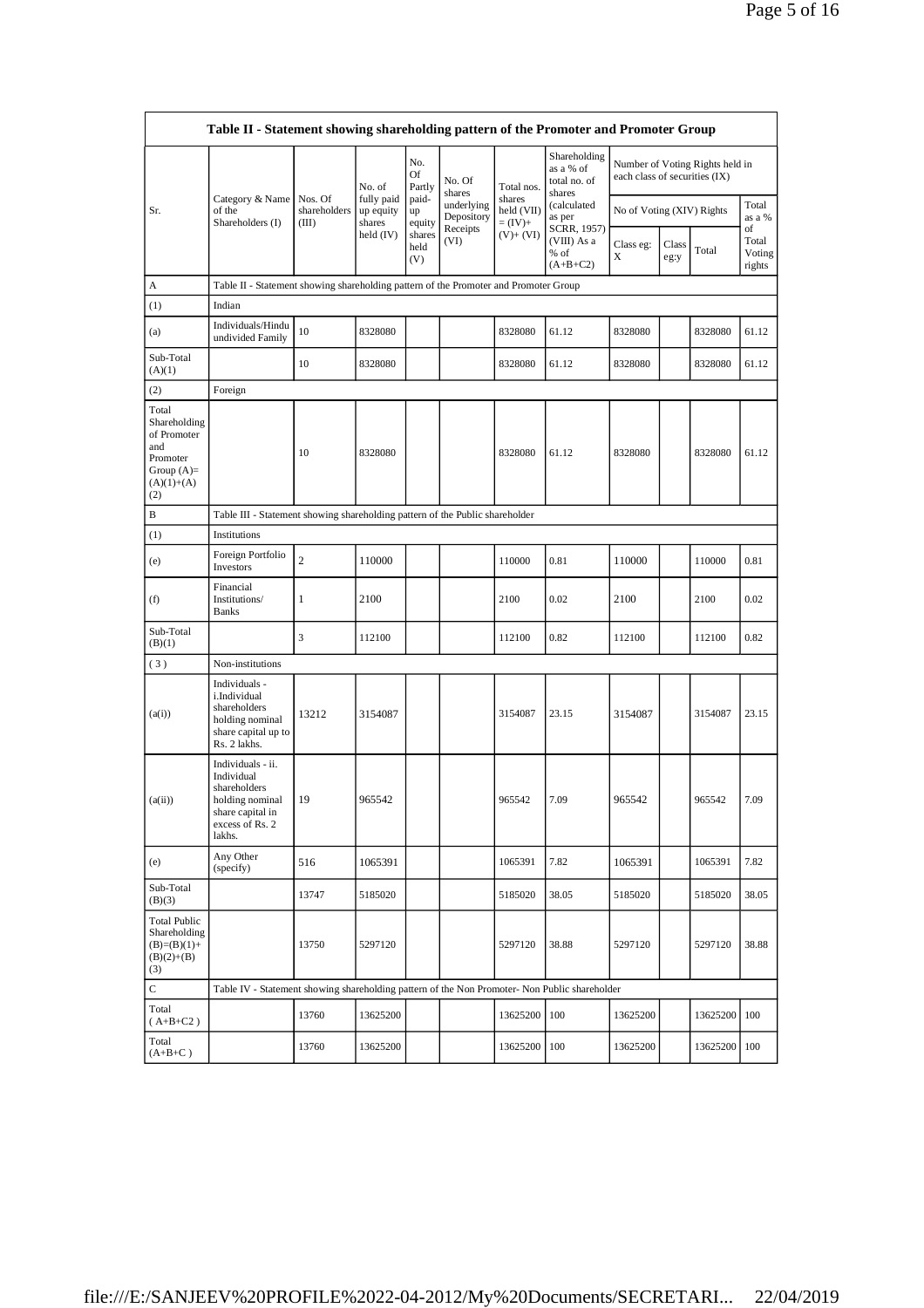|                                                                                         | Table II - Statement showing shareholding pattern of the Promoter and Promoter Group |                              |                                                                                                               |                                                                                               |                                        |                                                    |                                                                               |                                                |                                       |  |  |  |
|-----------------------------------------------------------------------------------------|--------------------------------------------------------------------------------------|------------------------------|---------------------------------------------------------------------------------------------------------------|-----------------------------------------------------------------------------------------------|----------------------------------------|----------------------------------------------------|-------------------------------------------------------------------------------|------------------------------------------------|---------------------------------------|--|--|--|
| Sr.                                                                                     | No. Of Shares<br>Underlying<br>Outstanding                                           | No. of Shares<br>Underlying  | No. Of Shares<br>Underlying<br>Outstanding<br>convertible<br>securities and<br>No. Of<br>Warrants (Xi)<br>(a) | Shareholding, as a<br>% assuming full<br>conversion of<br>convertible<br>securities (as a     | Number of<br>Locked in<br>shares (XII) |                                                    | Number of<br><b>Shares</b><br>pledged or<br>otherwise<br>encumbered<br>(XIII) |                                                | Number of<br>equity shares<br>held in |  |  |  |
|                                                                                         | convertible<br>securities $(X)$                                                      | Outstanding<br>Warrants (Xi) |                                                                                                               | percentage of diluted<br>share capital) $(XI)$ =<br>$(VII)+(X)$ As a % of<br>$(A+B+C2)$       | No.<br>(a)                             | As a %<br>of total<br><b>Shares</b><br>held<br>(b) | No.<br>(a)                                                                    | As a %<br>of total<br><b>Shares</b><br>held(b) | dematerialized<br>form (XIV)          |  |  |  |
| A                                                                                       |                                                                                      |                              |                                                                                                               | Table II - Statement showing shareholding pattern of the Promoter and Promoter Group          |                                        |                                                    |                                                                               |                                                |                                       |  |  |  |
| (1)                                                                                     | Indian                                                                               |                              |                                                                                                               |                                                                                               |                                        |                                                    |                                                                               |                                                |                                       |  |  |  |
| (a)                                                                                     |                                                                                      |                              |                                                                                                               | 61.12                                                                                         |                                        |                                                    |                                                                               |                                                | 8328080                               |  |  |  |
| Sub-Total (A)<br>(1)                                                                    |                                                                                      |                              |                                                                                                               | 61.12                                                                                         |                                        |                                                    |                                                                               |                                                | 8328080                               |  |  |  |
| (2)                                                                                     | Foreign                                                                              |                              |                                                                                                               |                                                                                               |                                        |                                                    |                                                                               |                                                |                                       |  |  |  |
| Total<br>Shareholding of<br>Promoter and<br>Promoter<br>Group $(A)=(A)$<br>$(1)+(A)(2)$ |                                                                                      |                              |                                                                                                               | 61.12                                                                                         |                                        |                                                    |                                                                               |                                                | 8328080                               |  |  |  |
| B                                                                                       |                                                                                      |                              |                                                                                                               | Table III - Statement showing shareholding pattern of the Public shareholder                  |                                        |                                                    |                                                                               |                                                |                                       |  |  |  |
| (1)                                                                                     | Institutions                                                                         |                              |                                                                                                               |                                                                                               |                                        |                                                    |                                                                               |                                                |                                       |  |  |  |
| (e)                                                                                     |                                                                                      |                              |                                                                                                               | 0.81                                                                                          |                                        |                                                    |                                                                               |                                                | 110000                                |  |  |  |
| (f)                                                                                     |                                                                                      |                              |                                                                                                               | 0.02                                                                                          |                                        |                                                    |                                                                               |                                                | $\overline{0}$                        |  |  |  |
| Sub-Total (B)<br>(1)                                                                    |                                                                                      |                              |                                                                                                               | 0.82                                                                                          |                                        |                                                    |                                                                               |                                                | 110000                                |  |  |  |
| (3)                                                                                     | Non-institutions                                                                     |                              |                                                                                                               |                                                                                               |                                        |                                                    |                                                                               |                                                |                                       |  |  |  |
| (a(i))                                                                                  |                                                                                      |                              |                                                                                                               | 23.15                                                                                         |                                        |                                                    |                                                                               |                                                | 2482327                               |  |  |  |
| (a(ii))                                                                                 |                                                                                      |                              |                                                                                                               | 7.09                                                                                          |                                        |                                                    |                                                                               |                                                | 965542                                |  |  |  |
| (e)                                                                                     |                                                                                      |                              |                                                                                                               | 7.82                                                                                          |                                        |                                                    |                                                                               |                                                | 1057516                               |  |  |  |
| Sub-Total (B)<br>(3)                                                                    |                                                                                      |                              |                                                                                                               | 38.05                                                                                         |                                        |                                                    |                                                                               |                                                | 4505385                               |  |  |  |
| <b>Total Public</b><br>Shareholding<br>$(B)=(B)(1)+(B)$<br>$(2)+(B)(3)$                 |                                                                                      |                              |                                                                                                               | 38.88                                                                                         |                                        |                                                    |                                                                               |                                                | 4615385                               |  |  |  |
| $\mathsf{C}$                                                                            |                                                                                      |                              |                                                                                                               | Table IV - Statement showing shareholding pattern of the Non Promoter- Non Public shareholder |                                        |                                                    |                                                                               |                                                |                                       |  |  |  |
| Total<br>$(A+B+C2)$                                                                     |                                                                                      |                              |                                                                                                               | 100                                                                                           |                                        |                                                    |                                                                               |                                                | 12943465                              |  |  |  |
| Total<br>$(A+B+C)$                                                                      |                                                                                      |                              |                                                                                                               | 100                                                                                           |                                        |                                                    |                                                                               |                                                | 12943465                              |  |  |  |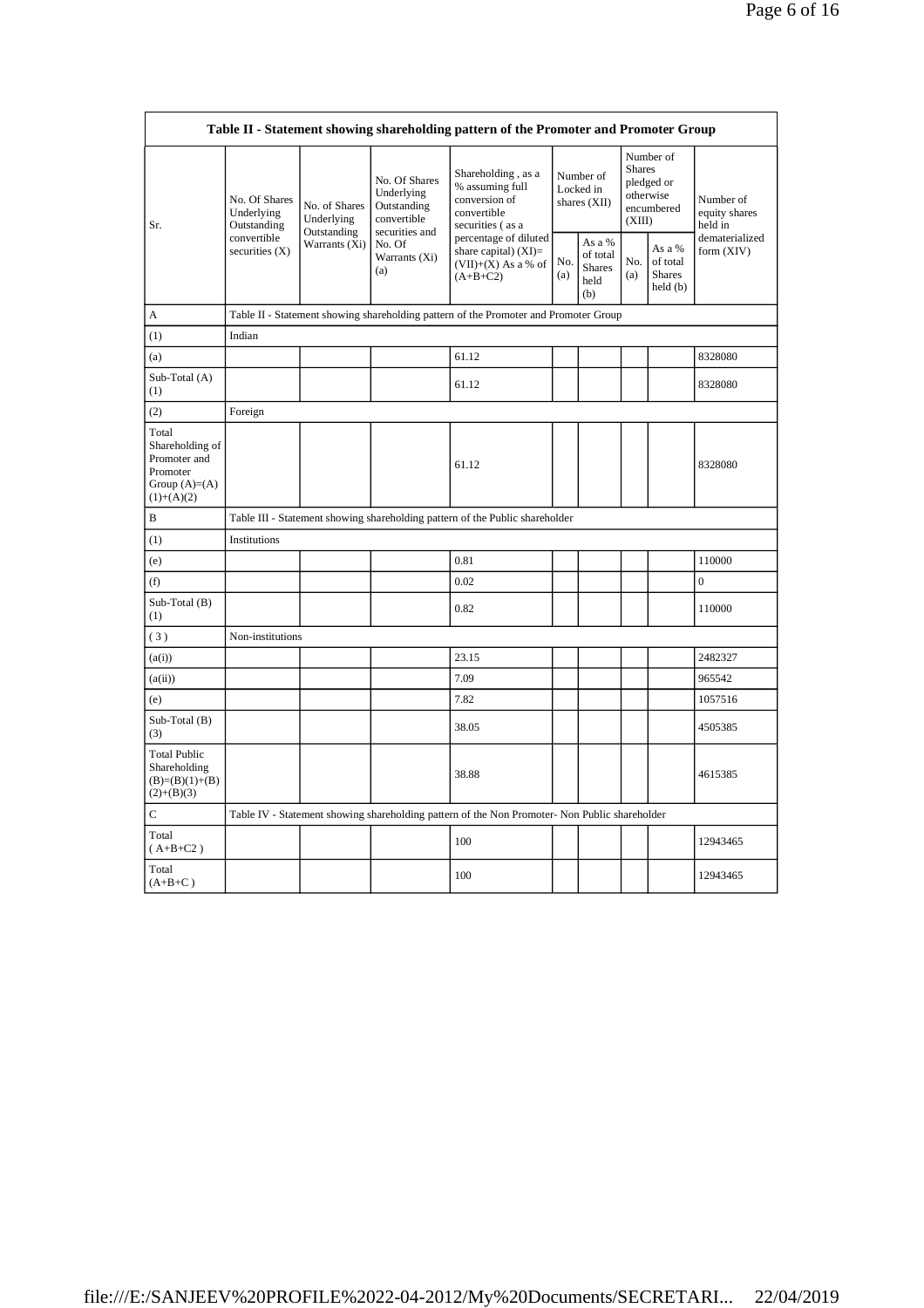| Individuals/Hindu undivided Family                                                                                                                                                        |                                  |                                          |                         |                                 |                        |                                      |                                  |  |  |  |  |  |
|-------------------------------------------------------------------------------------------------------------------------------------------------------------------------------------------|----------------------------------|------------------------------------------|-------------------------|---------------------------------|------------------------|--------------------------------------|----------------------------------|--|--|--|--|--|
| Searial No.                                                                                                                                                                               | $\mathbf{1}$                     | $\overline{2}$                           | $\overline{3}$          | $\overline{4}$                  | 5                      | 6                                    | $\tau$                           |  |  |  |  |  |
| Name of the<br>Shareholders (I)                                                                                                                                                           | SONEPAL<br><b>SINGH</b><br>SETHI | <b>SINGH</b><br>RISHIPAL<br><b>SETHI</b> | AMARPAL<br><b>SETHI</b> | <b>KARANPAL</b><br><b>SETHI</b> | NIRMAL<br><b>SETHI</b> | <b>SUKHPAL</b><br><b>SINGH SETHI</b> | <b>INDERJEET</b><br><b>SETHI</b> |  |  |  |  |  |
| PAN(II)                                                                                                                                                                                   | AACPS1911J                       | ALGPS6579K                               | AACPS1910K              | AZAPS2423E                      | AAMPS3994B             | AACPS1909C                           | AAMPS3995A                       |  |  |  |  |  |
| No. of fully paid<br>up equity shares<br>held (IV)                                                                                                                                        | 1507600                          | 1168357                                  | 1027375                 | 970805                          | 959212                 | 857145                               | 853629                           |  |  |  |  |  |
| No. Of Partly paid-<br>up equity shares<br>$\text{held}$ (V)                                                                                                                              |                                  |                                          |                         |                                 |                        |                                      |                                  |  |  |  |  |  |
| No. Of shares<br>underlying<br>Depository<br>Receipts (VI)                                                                                                                                |                                  |                                          |                         |                                 |                        |                                      |                                  |  |  |  |  |  |
| Total nos. shares<br>held $(VII) = (IV) +$<br>$(V)+(VI)$                                                                                                                                  | 1507600                          | 1168357                                  | 1027375                 | 970805                          | 959212                 | 857145                               | 853629                           |  |  |  |  |  |
| Shareholding as a<br>% of total no. of<br>shares (calculated<br>as per SCRR,<br>1957) (VIII) As a<br>% of $(A+B+C2)$                                                                      | 11.06                            | 8.57                                     | 7.54                    | 7.13                            | 7.04                   | 6.29                                 | 6.27                             |  |  |  |  |  |
| Number of Voting Rights held in each class of securities (IX)                                                                                                                             |                                  |                                          |                         |                                 |                        |                                      |                                  |  |  |  |  |  |
| Class eg:X                                                                                                                                                                                | 1507600                          | 1168357                                  | 1027375                 | 970805                          | 959212                 | 857145                               | 853629                           |  |  |  |  |  |
| Class eg:y                                                                                                                                                                                |                                  |                                          |                         |                                 |                        |                                      |                                  |  |  |  |  |  |
| Total                                                                                                                                                                                     | 1507600                          | 1168357                                  | 1027375                 | 970805                          | 959212                 | 857145                               | 853629                           |  |  |  |  |  |
| Total as a % of<br><b>Total Voting rights</b>                                                                                                                                             | 11.06                            | 8.57                                     | 7.54                    | 7.13                            | 7.04                   | 6.29                                 | 6.27                             |  |  |  |  |  |
| No. Of Shares<br>Underlying<br>Outstanding<br>convertible<br>securities $(X)$                                                                                                             |                                  |                                          |                         |                                 |                        |                                      |                                  |  |  |  |  |  |
| No. of Shares<br>Underlying<br>Outstanding<br>Warrants (Xi)                                                                                                                               |                                  |                                          |                         |                                 |                        |                                      |                                  |  |  |  |  |  |
| No. Of Shares<br>Underlying<br>Outstanding<br>convertible<br>securities and No.<br>Of Warrants (Xi)<br>(a)                                                                                |                                  |                                          |                         |                                 |                        |                                      |                                  |  |  |  |  |  |
| Shareholding, as a<br>% assuming full<br>conversion of<br>convertible<br>securities (as a<br>percentage of<br>diluted share<br>capital) (XI)= (VII)<br>$+(Xi)(a)$ As a % of<br>$(A+B+C2)$ | 11.06                            | 8.57                                     | 7.54                    | 7.13                            | 7.04                   | 6.29                                 | 6.27                             |  |  |  |  |  |
| Number of Locked in shares (XII)                                                                                                                                                          |                                  |                                          |                         |                                 |                        |                                      |                                  |  |  |  |  |  |
| No. (a)                                                                                                                                                                                   |                                  |                                          |                         |                                 |                        |                                      |                                  |  |  |  |  |  |
| As a % of total<br>Shares held (b)                                                                                                                                                        |                                  |                                          |                         |                                 |                        |                                      |                                  |  |  |  |  |  |
| Number of Shares pledged or otherwise encumbered (XIII)                                                                                                                                   |                                  |                                          |                         |                                 |                        |                                      |                                  |  |  |  |  |  |
| No. (a)                                                                                                                                                                                   |                                  |                                          |                         |                                 |                        |                                      |                                  |  |  |  |  |  |
| As a % of total<br>Shares held (b)                                                                                                                                                        |                                  |                                          |                         |                                 |                        |                                      |                                  |  |  |  |  |  |
| Number of equity<br>shares held in<br>dematerialized<br>form $(XIV)$                                                                                                                      | 1507600                          | 1168357                                  | 1027375                 | 970805                          | 959212                 | 857145                               | 853629                           |  |  |  |  |  |
| Reason for not providing PAN                                                                                                                                                              |                                  |                                          |                         |                                 |                        |                                      |                                  |  |  |  |  |  |
| Reason for not<br>providing PAN                                                                                                                                                           |                                  |                                          |                         |                                 |                        |                                      |                                  |  |  |  |  |  |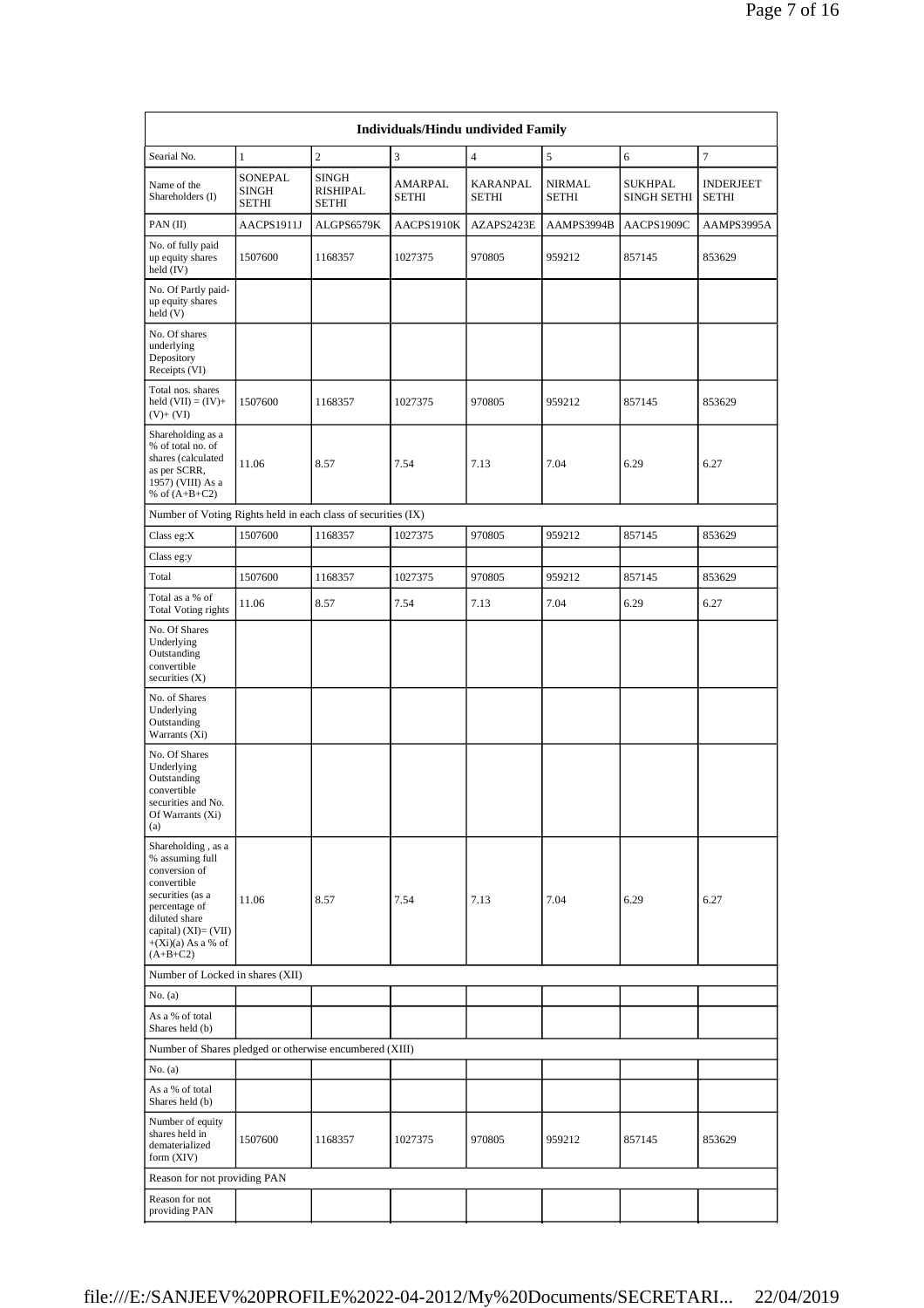| ' Shareholder<br>tvne<br>. . |  |  |  |  |
|------------------------------|--|--|--|--|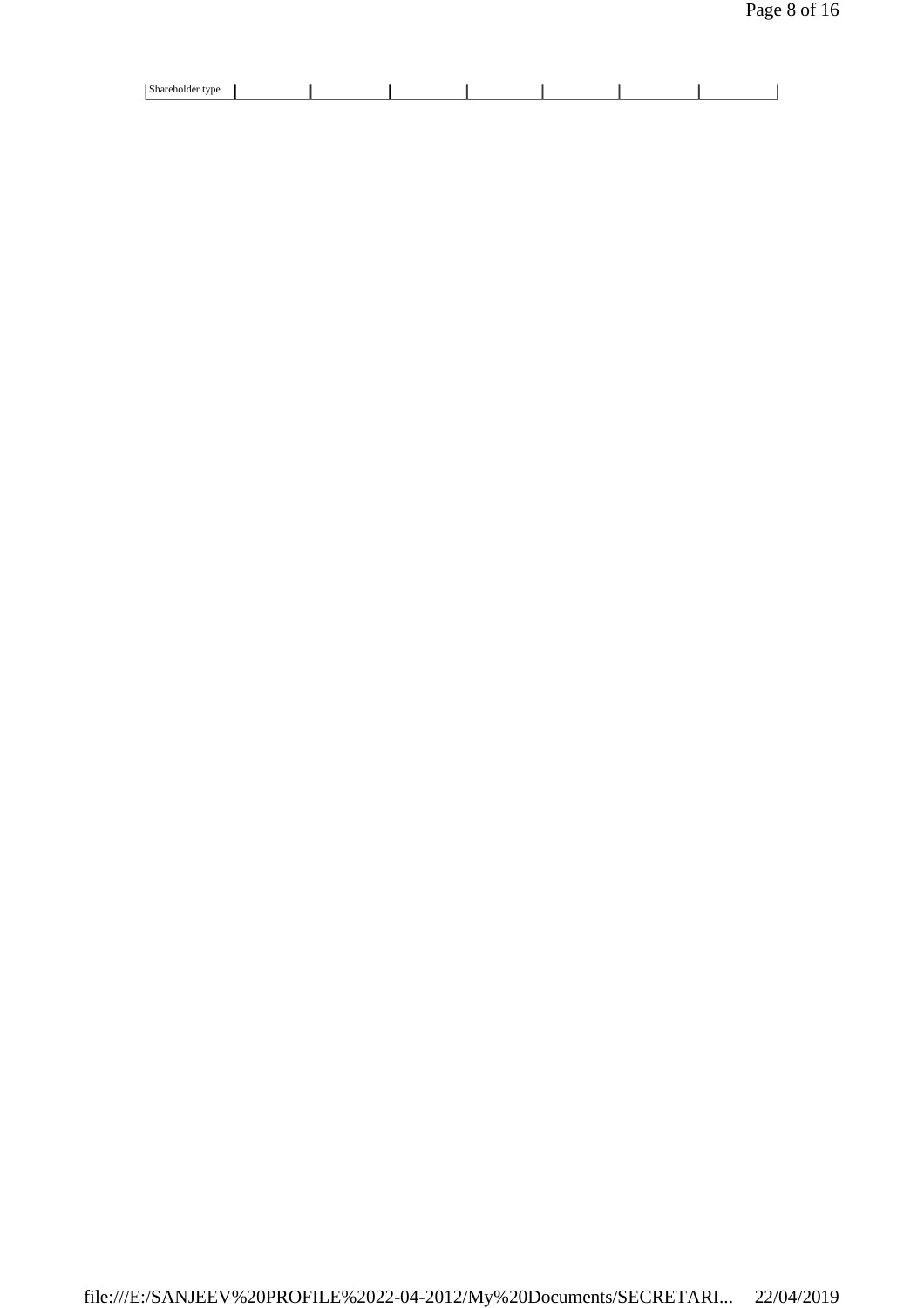| Individuals/Hindu undivided Family                                                                                                                                                        |                                                               |                  |            |                       |  |  |  |  |  |  |  |  |
|-------------------------------------------------------------------------------------------------------------------------------------------------------------------------------------------|---------------------------------------------------------------|------------------|------------|-----------------------|--|--|--|--|--|--|--|--|
| Searial No.                                                                                                                                                                               | 8                                                             | 9                | 10         |                       |  |  |  |  |  |  |  |  |
| Name of the<br>Shareholders (I)                                                                                                                                                           | <b>DAVINDER SETHI</b>                                         | KAMALPREET SETHI | SABA SETHI | Click here to go back |  |  |  |  |  |  |  |  |
| PAN(II)                                                                                                                                                                                   | AAMPS3992H                                                    | AAMPS3993G       | AZAPS2424D | Total                 |  |  |  |  |  |  |  |  |
| No. of fully paid<br>up equity shares<br>held (IV)                                                                                                                                        | 667457                                                        | 222700           | 93800      | 8328080               |  |  |  |  |  |  |  |  |
| No. Of Partly paid-<br>up equity shares<br>$\text{held}(V)$                                                                                                                               |                                                               |                  |            |                       |  |  |  |  |  |  |  |  |
| No. Of shares<br>underlying<br>Depository<br>Receipts (VI)                                                                                                                                |                                                               |                  |            |                       |  |  |  |  |  |  |  |  |
| Total nos. shares<br>held $(VII) = (IV) +$<br>$(V)+(VI)$                                                                                                                                  | 667457                                                        | 222700           | 93800      | 8328080               |  |  |  |  |  |  |  |  |
| Shareholding as a<br>% of total no. of<br>shares (calculated<br>as per SCRR,<br>1957) (VIII) As a<br>% of $(A+B+C2)$                                                                      | 4.9                                                           | 1.63             | 0.69       | 61.12                 |  |  |  |  |  |  |  |  |
|                                                                                                                                                                                           | Number of Voting Rights held in each class of securities (IX) |                  |            |                       |  |  |  |  |  |  |  |  |
| Class eg:X                                                                                                                                                                                | 667457                                                        | 222700           | 93800      | 8328080               |  |  |  |  |  |  |  |  |
| Class eg:y                                                                                                                                                                                |                                                               |                  |            |                       |  |  |  |  |  |  |  |  |
| Total                                                                                                                                                                                     | 667457                                                        | 222700           | 93800      | 8328080               |  |  |  |  |  |  |  |  |
| Total as a % of<br><b>Total Voting rights</b>                                                                                                                                             | 4.9                                                           | 1.63             | 0.69       | 61.12                 |  |  |  |  |  |  |  |  |
| No. Of Shares<br>Underlying<br>Outstanding<br>convertible<br>securities $(X)$                                                                                                             |                                                               |                  |            |                       |  |  |  |  |  |  |  |  |
| No. of Shares<br>Underlying<br>Outstanding<br>Warrants (Xi)                                                                                                                               |                                                               |                  |            |                       |  |  |  |  |  |  |  |  |
| No. Of Shares<br>Underlying<br>Outstanding<br>convertible<br>securities and No.<br>Of Warrants (Xi)<br>(a)                                                                                |                                                               |                  |            |                       |  |  |  |  |  |  |  |  |
| Shareholding, as a<br>% assuming full<br>conversion of<br>convertible<br>securities (as a<br>percentage of<br>diluted share<br>capital) (XI)= (VII)<br>$+(Xi)(a)$ As a % of<br>$(A+B+C2)$ | 4.9                                                           | 1.63             | 0.69       | 61.12                 |  |  |  |  |  |  |  |  |
| Number of Locked in shares (XII)                                                                                                                                                          |                                                               |                  |            |                       |  |  |  |  |  |  |  |  |
| No. (a)                                                                                                                                                                                   |                                                               |                  |            |                       |  |  |  |  |  |  |  |  |
| As a % of total<br>Shares held (b)                                                                                                                                                        |                                                               |                  |            |                       |  |  |  |  |  |  |  |  |
|                                                                                                                                                                                           | Number of Shares pledged or otherwise encumbered (XIII)       |                  |            |                       |  |  |  |  |  |  |  |  |
| No. (a)                                                                                                                                                                                   |                                                               |                  |            |                       |  |  |  |  |  |  |  |  |
| As a % of total<br>Shares held (b)                                                                                                                                                        |                                                               |                  |            |                       |  |  |  |  |  |  |  |  |
| Number of equity<br>shares held in<br>dematerialized<br>form (XIV)                                                                                                                        | 667457                                                        | 222700           | 93800      | 8328080               |  |  |  |  |  |  |  |  |
| Reason for not providing PAN                                                                                                                                                              |                                                               |                  |            |                       |  |  |  |  |  |  |  |  |
| Reason for not<br>providing PAN                                                                                                                                                           |                                                               |                  |            |                       |  |  |  |  |  |  |  |  |
| Shareholder type                                                                                                                                                                          |                                                               |                  |            |                       |  |  |  |  |  |  |  |  |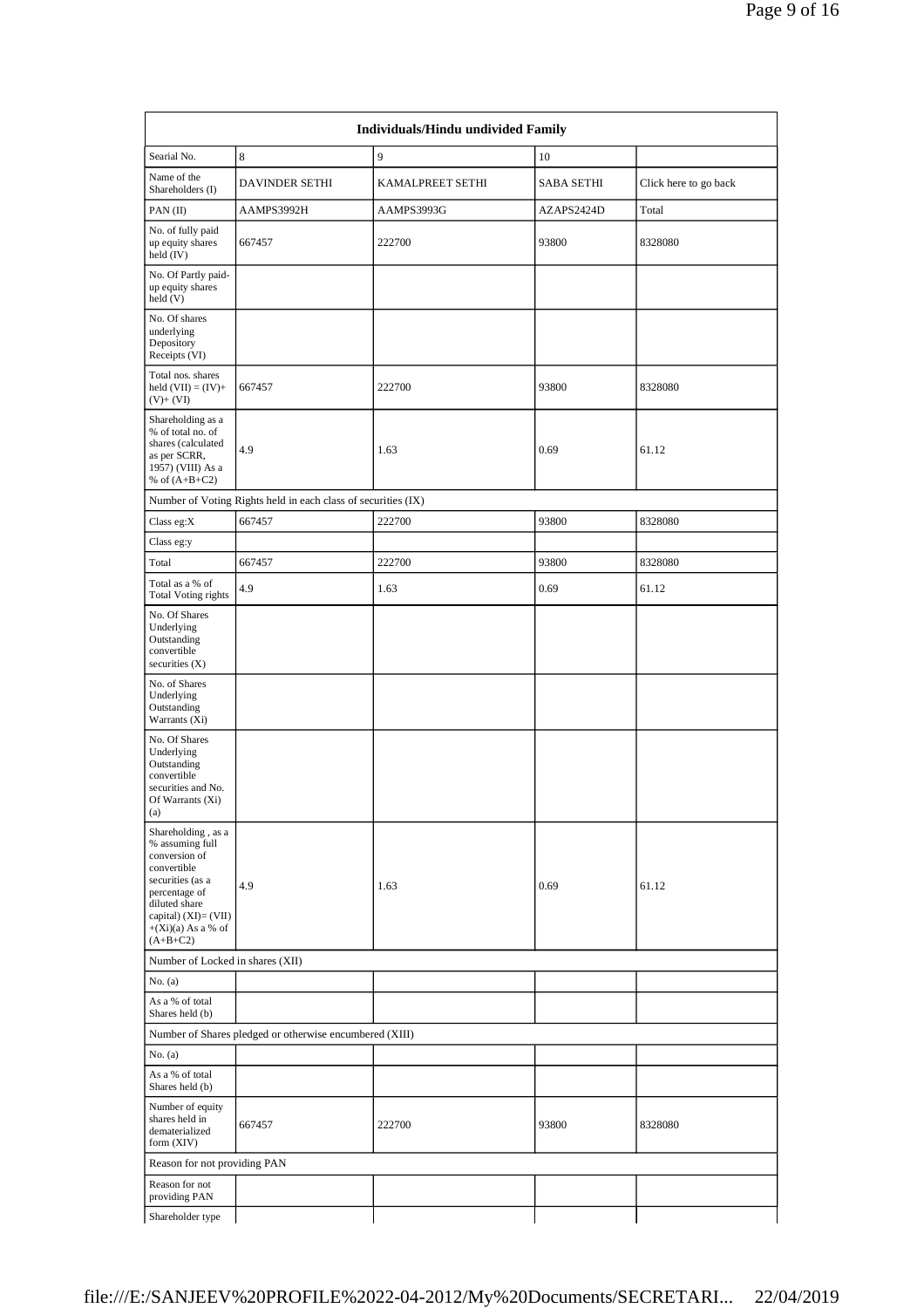Page 10 of 16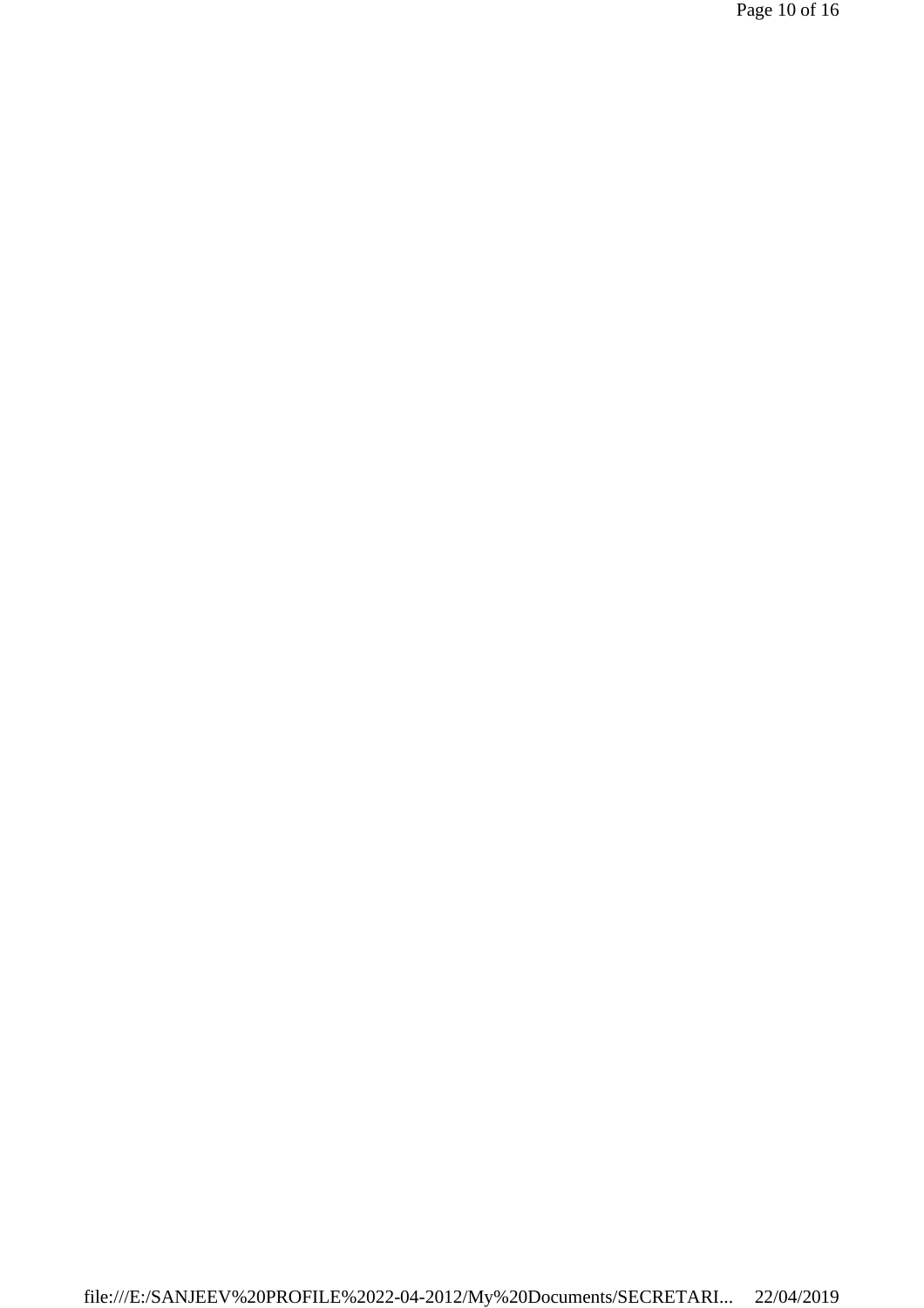| Individuals - ii. Individual shareholders holding nominal share capital in excess of Rs. 2 lakhs.                                                                                        |                                                               |                       |  |  |  |  |  |  |  |  |  |
|------------------------------------------------------------------------------------------------------------------------------------------------------------------------------------------|---------------------------------------------------------------|-----------------------|--|--|--|--|--|--|--|--|--|
| Searial No.                                                                                                                                                                              | $\mathbf{1}$                                                  |                       |  |  |  |  |  |  |  |  |  |
| Name of the<br>Shareholders (I)                                                                                                                                                          | Rajeev Jawahar                                                | Click here to go back |  |  |  |  |  |  |  |  |  |
| $PAN$ (II)                                                                                                                                                                               | AACPJ1962C                                                    | Total                 |  |  |  |  |  |  |  |  |  |
| No. of fully paid<br>up equity shares<br>held (IV)                                                                                                                                       | 141621                                                        | 141621                |  |  |  |  |  |  |  |  |  |
| No. Of Partly paid-<br>up equity shares<br>held (V)                                                                                                                                      |                                                               |                       |  |  |  |  |  |  |  |  |  |
| No. Of shares<br>underlying<br>Depository<br>Receipts (VI)                                                                                                                               |                                                               |                       |  |  |  |  |  |  |  |  |  |
| Total nos. shares<br>held $(VII) = (IV) +$<br>$(V)+(VI)$                                                                                                                                 | 141621                                                        | 141621                |  |  |  |  |  |  |  |  |  |
| Shareholding as a<br>% of total no. of<br>shares (calculated<br>as per SCRR,<br>1957) (VIII) As a<br>% of $(A+B+C2)$                                                                     | 1.04                                                          | 1.04                  |  |  |  |  |  |  |  |  |  |
|                                                                                                                                                                                          | Number of Voting Rights held in each class of securities (IX) |                       |  |  |  |  |  |  |  |  |  |
| Class eg: X                                                                                                                                                                              | 141621                                                        | 141621                |  |  |  |  |  |  |  |  |  |
| Class eg:y                                                                                                                                                                               |                                                               |                       |  |  |  |  |  |  |  |  |  |
| Total                                                                                                                                                                                    | 141621                                                        | 141621                |  |  |  |  |  |  |  |  |  |
| Total as a % of<br>Total Voting rights                                                                                                                                                   | 1.04                                                          | 1.04                  |  |  |  |  |  |  |  |  |  |
| No. Of Shares<br>Underlying<br>Outstanding<br>convertible<br>securities (X)                                                                                                              |                                                               |                       |  |  |  |  |  |  |  |  |  |
| No. of Shares<br>Underlying<br>Outstanding<br>Warrants (Xi)                                                                                                                              |                                                               |                       |  |  |  |  |  |  |  |  |  |
| No. Of Shares<br>Underlying<br>Outstanding<br>convertible<br>securities and No.<br>Of Warrants (Xi)<br>(a)                                                                               |                                                               |                       |  |  |  |  |  |  |  |  |  |
| Shareholding, as a<br>% assuming full<br>conversion of<br>convertible<br>securities (as a<br>percentage of<br>diluted share<br>capital) $(XI) = (VII)$<br>$+(X)$ As a % of<br>$(A+B+C2)$ | 1.04                                                          | 1.04                  |  |  |  |  |  |  |  |  |  |
| Number of Locked in shares (XII)                                                                                                                                                         |                                                               |                       |  |  |  |  |  |  |  |  |  |
| No. $(a)$                                                                                                                                                                                |                                                               |                       |  |  |  |  |  |  |  |  |  |
| As a % of total<br>Shares held (b)                                                                                                                                                       |                                                               |                       |  |  |  |  |  |  |  |  |  |
| Number of equity<br>shares held in<br>dematerialized<br>form (XIV)                                                                                                                       | 141621                                                        | 141621                |  |  |  |  |  |  |  |  |  |
| Reason for not providing PAN                                                                                                                                                             |                                                               |                       |  |  |  |  |  |  |  |  |  |
| Reason for not<br>providing PAN                                                                                                                                                          |                                                               |                       |  |  |  |  |  |  |  |  |  |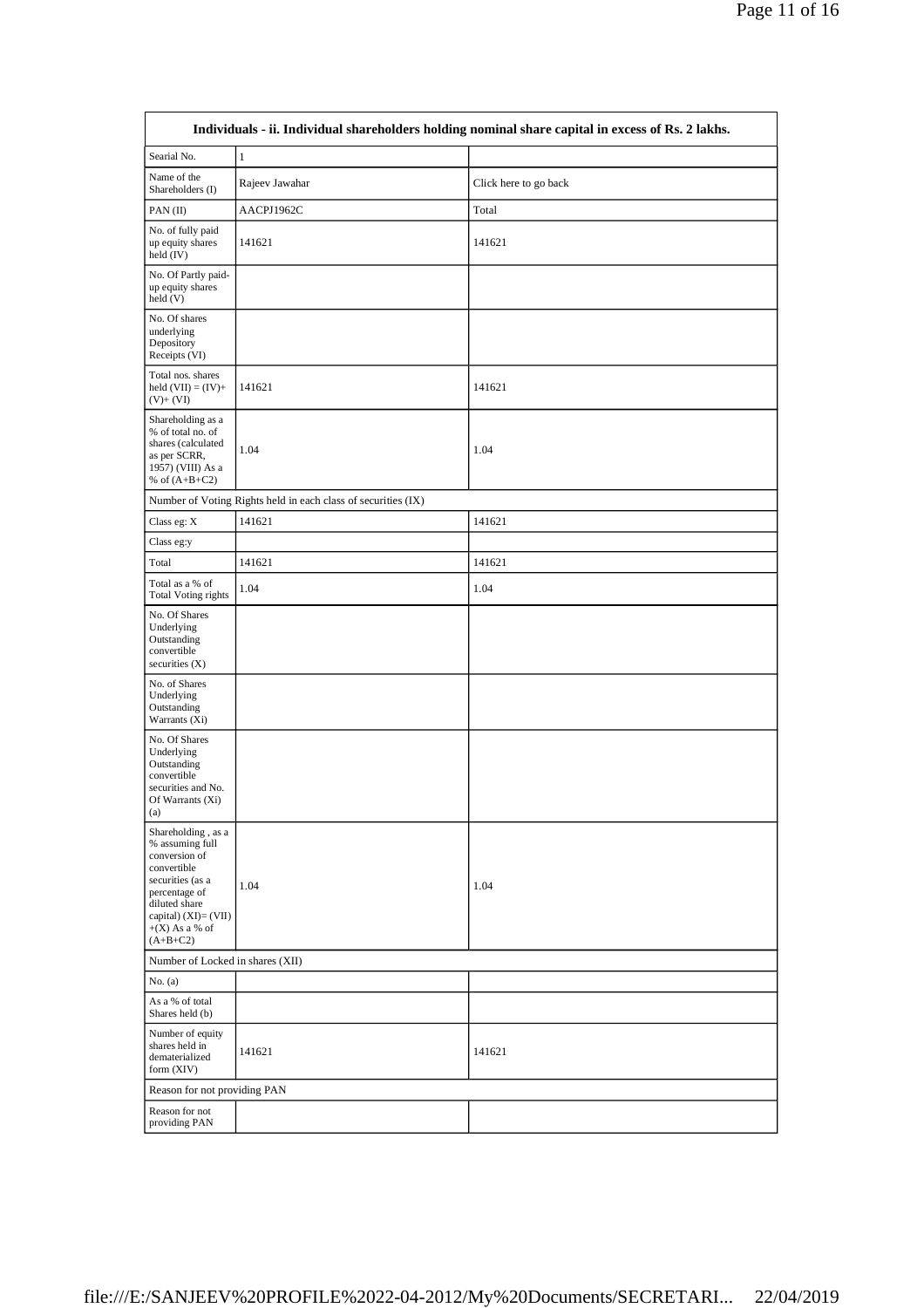|                                                                                                                                                                                          |              |                              |                            | Any Other (specify) |                 |                                        |                                           |
|------------------------------------------------------------------------------------------------------------------------------------------------------------------------------------------|--------------|------------------------------|----------------------------|---------------------|-----------------|----------------------------------------|-------------------------------------------|
| Searial No.                                                                                                                                                                              | $\mathbf{1}$ | $\overline{2}$               | 3                          | 4                   | 5               | 6                                      | $\overline{7}$                            |
| Category                                                                                                                                                                                 | <b>HUF</b>   | Non-Resident<br>Indian (NRI) | <b>Bodies</b><br>Corporate | Clearing<br>Members | Market<br>Maker | Director or<br>Director's<br>Relatives | Director or Director's<br>Relatives       |
| Category / More<br>than 1 percentage                                                                                                                                                     | Category     | Category                     | Category                   | Category            | Category        | Category                               | More than 1 percentage<br>of shareholding |
| Name of the<br>Shareholders (I)                                                                                                                                                          |              |                              |                            |                     |                 |                                        | Shirley Paul                              |
| PAN(II)                                                                                                                                                                                  |              |                              |                            |                     |                 |                                        | AFBPP6067L                                |
| No. of the<br>Shareholders (I)                                                                                                                                                           | 226          | 131                          | 113                        | 39                  | 4               | 2                                      | 1                                         |
| No. of fully paid<br>up equity shares<br>held (IV)                                                                                                                                       | 133781       | 106193                       | 255898                     | 26038               | 1590            | 192832                                 | 167507                                    |
| No. Of Partly paid-<br>up equity shares<br>held(V)                                                                                                                                       |              |                              |                            |                     |                 |                                        |                                           |
| No. Of shares<br>underlying<br>Depository<br>Receipts (VI)                                                                                                                               |              |                              |                            |                     |                 |                                        |                                           |
| Total nos. shares<br>held $(VII) = (IV) +$<br>$(V)+(VI)$                                                                                                                                 | 133781       | 106193                       | 255898                     | 26038               | 1590            | 192832                                 | 167507                                    |
| Shareholding as a<br>% of total no. of<br>shares (calculated<br>as per SCRR,<br>1957) (VIII) As a<br>% of $(A+B+C2)$                                                                     | 0.98         | 0.78                         | 1.88                       | 0.19                | 0.01            | 1.42                                   | 1.23                                      |
| Number of Voting Rights held in each class of securities (IX)                                                                                                                            |              |                              |                            |                     |                 |                                        |                                           |
| Class eg: X                                                                                                                                                                              | 133781       | 106193                       | 255898                     | 26038               | 1590            | 192832                                 | 167507                                    |
| Class eg:y                                                                                                                                                                               |              |                              |                            |                     |                 |                                        |                                           |
| Total                                                                                                                                                                                    | 133781       | 106193                       | 255898                     | 26038               | 1590            | 192832                                 | 167507                                    |
| Total as a % of<br><b>Total Voting rights</b>                                                                                                                                            | 0.98         | 0.78                         | 1.88                       | 0.19                | 0.01            | 1.42                                   | 1.23                                      |
| No. Of Shares<br>Underlying<br>Outstanding<br>convertible<br>securities $(X)$                                                                                                            |              |                              |                            |                     |                 |                                        |                                           |
| No. of Shares<br>Underlying<br>Outstanding<br>Warrants (Xi)                                                                                                                              |              |                              |                            |                     |                 |                                        |                                           |
| No. Of Shares<br>Underlying<br>Outstanding<br>convertible<br>securities and No.<br>Of Warrants (Xi)<br>(a)                                                                               |              |                              |                            |                     |                 |                                        |                                           |
| Shareholding, as a<br>% assuming full<br>conversion of<br>convertible<br>securities (as a<br>percentage of<br>diluted share<br>capital) $(XI) = (VII)$<br>$+(X)$ As a % of<br>$(A+B+C2)$ | 0.98         | 0.78                         | 1.88                       | 0.19                | 0.01            | 1.42                                   | 1.23                                      |
| Number of Locked in shares (XII)                                                                                                                                                         |              |                              |                            |                     |                 |                                        |                                           |
| No. (a)                                                                                                                                                                                  |              |                              |                            |                     |                 |                                        |                                           |
| As a % of total<br>Shares held (b)                                                                                                                                                       |              |                              |                            |                     |                 |                                        |                                           |
| Number of equity<br>shares held in<br>dematerialized<br>form (XIV)                                                                                                                       | 133781       | 106193                       | 248023                     | 26038               | 1590            | 192832                                 | 167507                                    |
| Reason for not providing PAN                                                                                                                                                             |              |                              |                            |                     |                 |                                        |                                           |
|                                                                                                                                                                                          |              |                              |                            |                     |                 |                                        |                                           |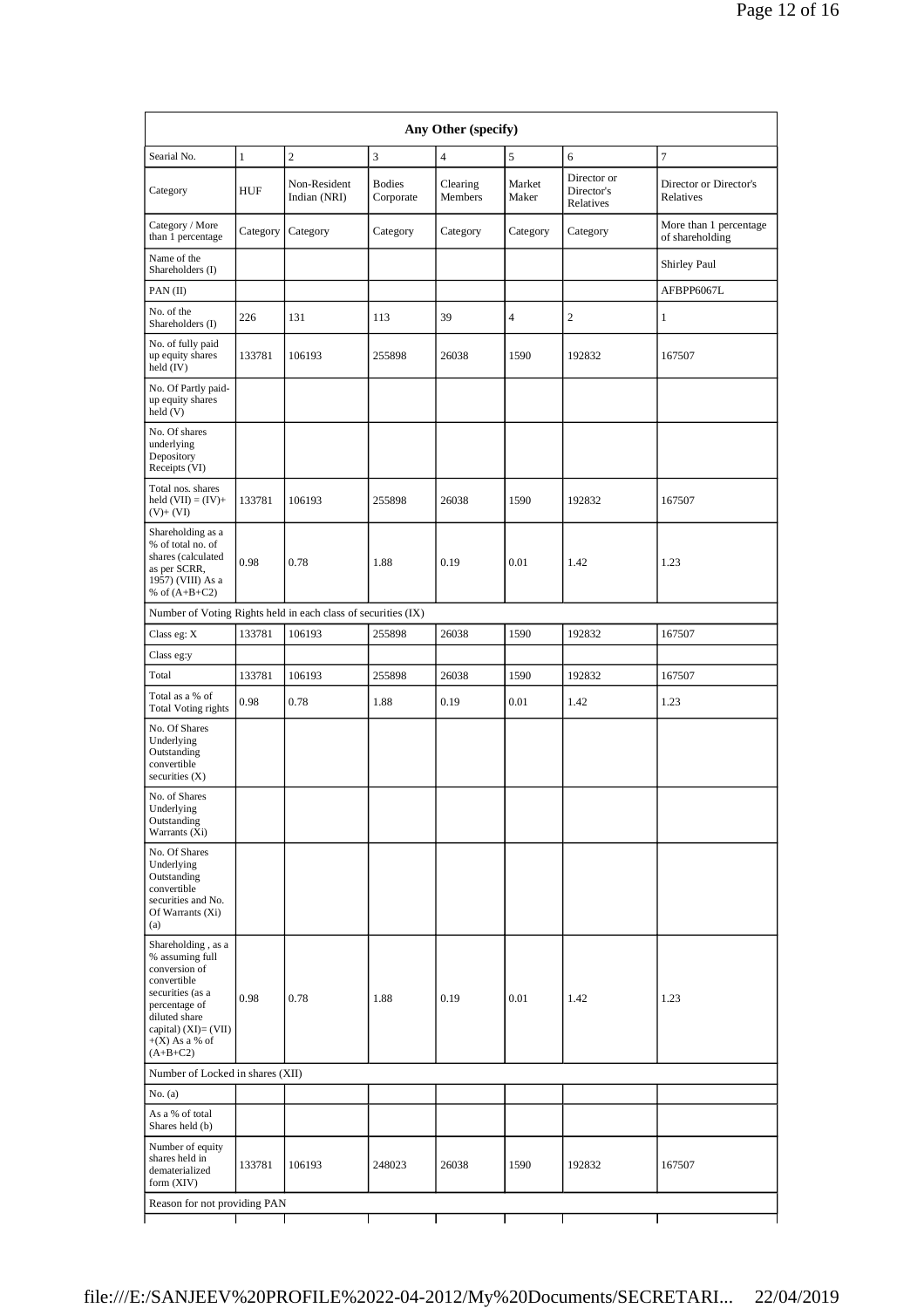| Reason<br>for not             |  |  |  |  |
|-------------------------------|--|--|--|--|
| PAN<br>$\cdot$<br>  providing |  |  |  |  |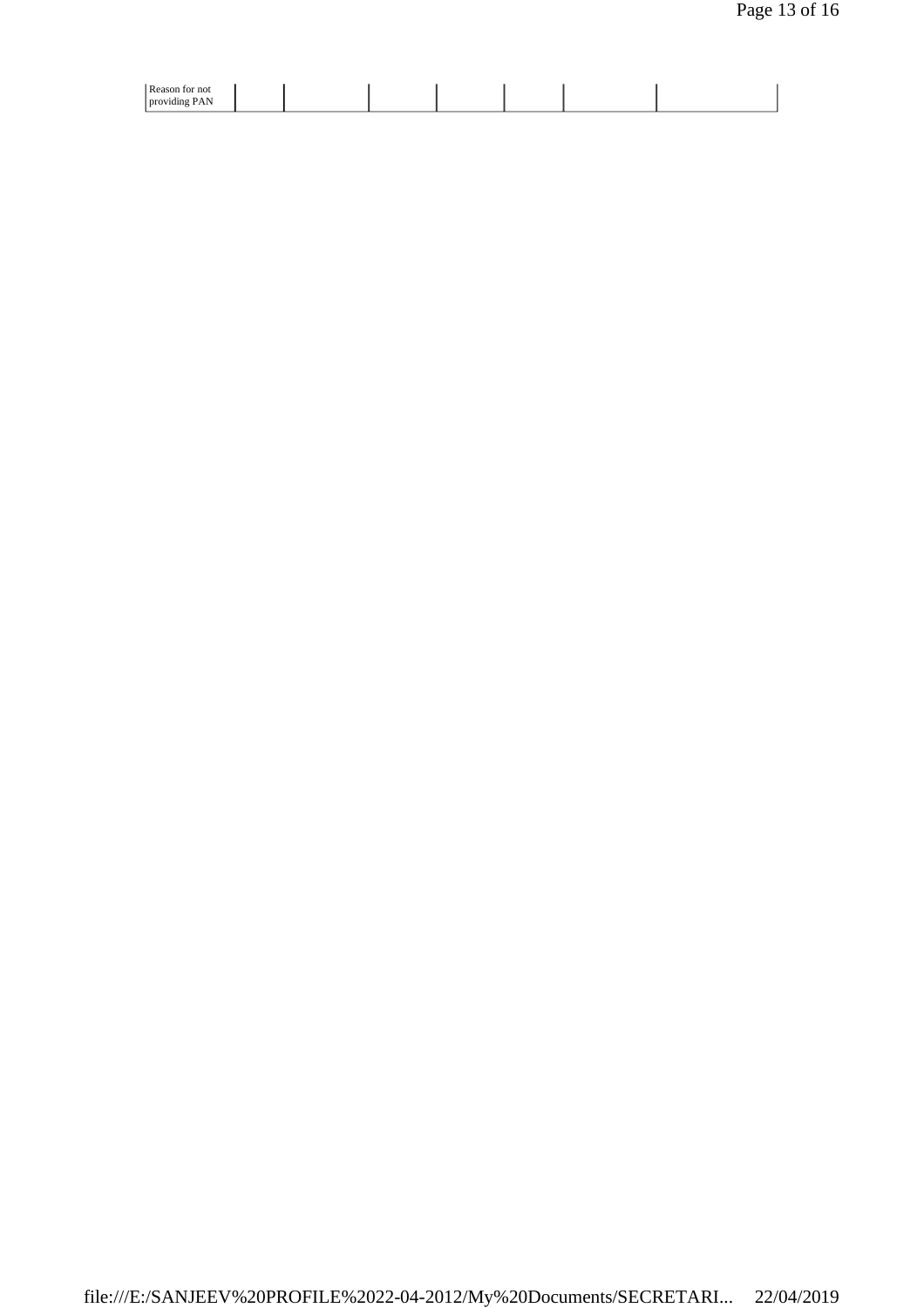| Any Other (specify)                                                                                                                                                                      |             |                                        |                       |  |
|------------------------------------------------------------------------------------------------------------------------------------------------------------------------------------------|-------------|----------------------------------------|-----------------------|--|
| Searial No.                                                                                                                                                                              | 8           | 9                                      |                       |  |
| Category                                                                                                                                                                                 | <b>IEPF</b> | <b>IEPF</b>                            |                       |  |
| Category / More<br>than 1 percentage                                                                                                                                                     | Category    | More than 1 percentage of shareholding |                       |  |
| Name of the<br>Shareholders (I)                                                                                                                                                          |             | <b>IEPF</b>                            | Click here to go back |  |
| PAN(II)                                                                                                                                                                                  |             |                                        | Total                 |  |
| No. of the<br>Shareholders (I)                                                                                                                                                           | 1           | $\mathbf{1}$                           | 516                   |  |
| No. of fully paid<br>up equity shares<br>held (IV)                                                                                                                                       | 349059      | 349059                                 | 1065391               |  |
| No. Of Partly paid-<br>up equity shares<br>held (V)                                                                                                                                      |             |                                        |                       |  |
| No. Of shares<br>underlying<br>Depository<br>Receipts (VI)                                                                                                                               |             |                                        |                       |  |
| Total nos. shares<br>held $(VII) = (IV) +$<br>$(V) + (VI)$                                                                                                                               | 349059      | 349059                                 | 1065391               |  |
| Shareholding as a<br>% of total no. of<br>shares (calculated<br>as per SCRR,<br>1957) (VIII) As a<br>% of $(A+B+C2)$                                                                     | 2.56        | 2.56                                   | 7.82                  |  |
| Number of Voting Rights held in each class of securities (IX)                                                                                                                            |             |                                        |                       |  |
| Class eg: $\mathbf X$                                                                                                                                                                    | 349059      | 349059                                 | 1065391               |  |
| Class eg:y                                                                                                                                                                               |             |                                        |                       |  |
| Total                                                                                                                                                                                    | 349059      | 349059                                 | 1065391               |  |
| Total as a % of<br><b>Total Voting rights</b>                                                                                                                                            | 2.56        | 2.56                                   | 7.82                  |  |
| No. Of Shares<br>Underlying<br>Outstanding<br>convertible<br>securities $(X)$                                                                                                            |             |                                        |                       |  |
| No. of Shares<br>Underlying<br>Outstanding<br>Warrants (Xi)                                                                                                                              |             |                                        |                       |  |
| No. Of Shares<br>Underlying<br>Outstanding<br>convertible<br>securities and No.<br>Of Warrants (Xi)<br>(a)                                                                               |             |                                        |                       |  |
| Shareholding, as a<br>% assuming full<br>conversion of<br>convertible<br>securities (as a<br>percentage of<br>diluted share<br>capital) $(XI) = (VII)$<br>$+(X)$ As a % of<br>$(A+B+C2)$ | 2.56        | 2.56                                   | 7.82                  |  |
| Number of Locked in shares (XII)                                                                                                                                                         |             |                                        |                       |  |
| No. (a)                                                                                                                                                                                  |             |                                        |                       |  |
| As a % of total<br>Shares held (b)                                                                                                                                                       |             |                                        |                       |  |
| Number of equity<br>shares held in<br>dematerialized<br>form (XIV)                                                                                                                       | 349059      | 349059                                 | 1057516               |  |
| Reason for not providing PAN                                                                                                                                                             |             |                                        |                       |  |
| Reason for not<br>providing PAN                                                                                                                                                          |             | Textual Information(1)                 |                       |  |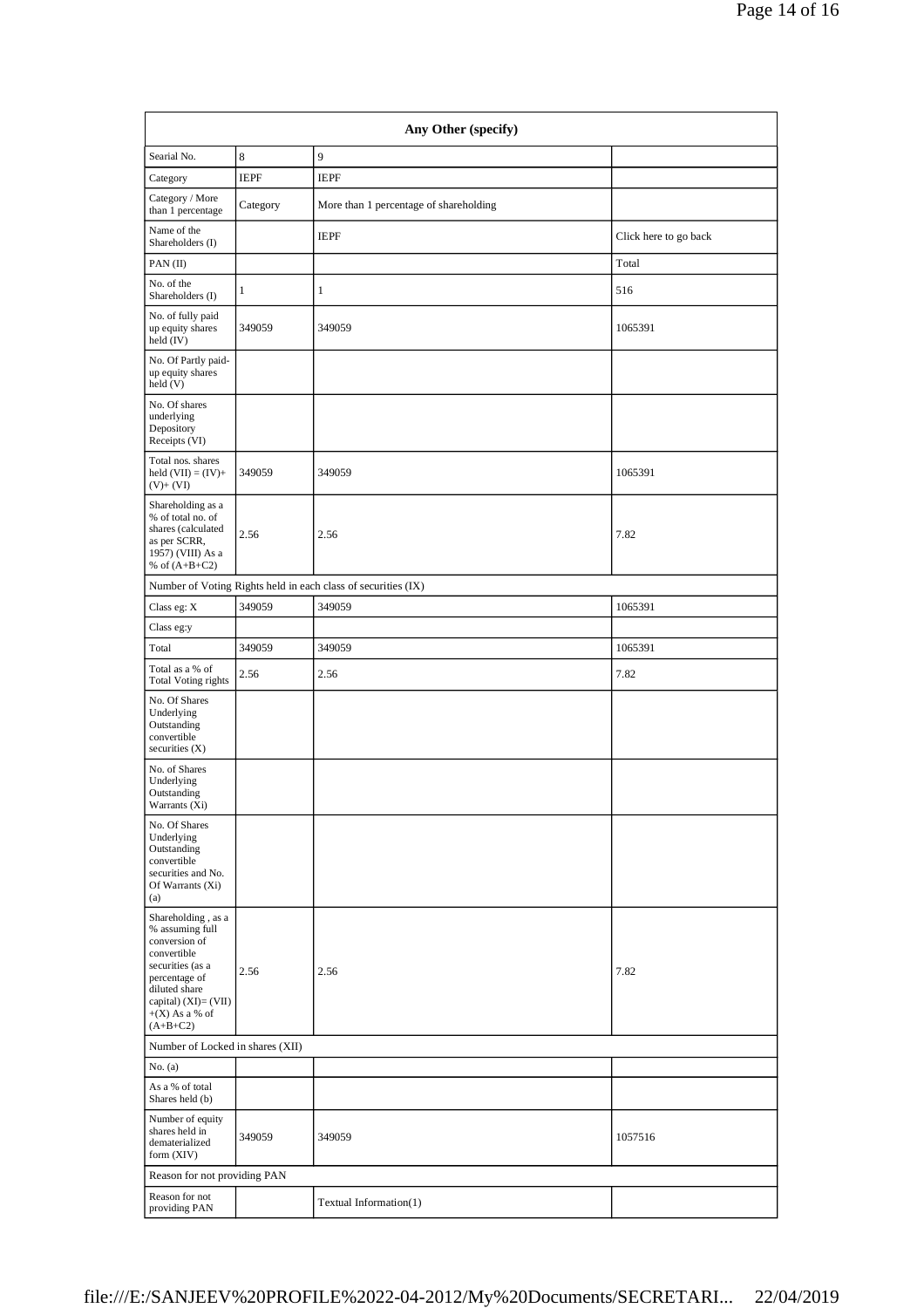|                        | <b>Text Block</b>                          |
|------------------------|--------------------------------------------|
| Textual Information(1) | Government organisation PAN not available. |